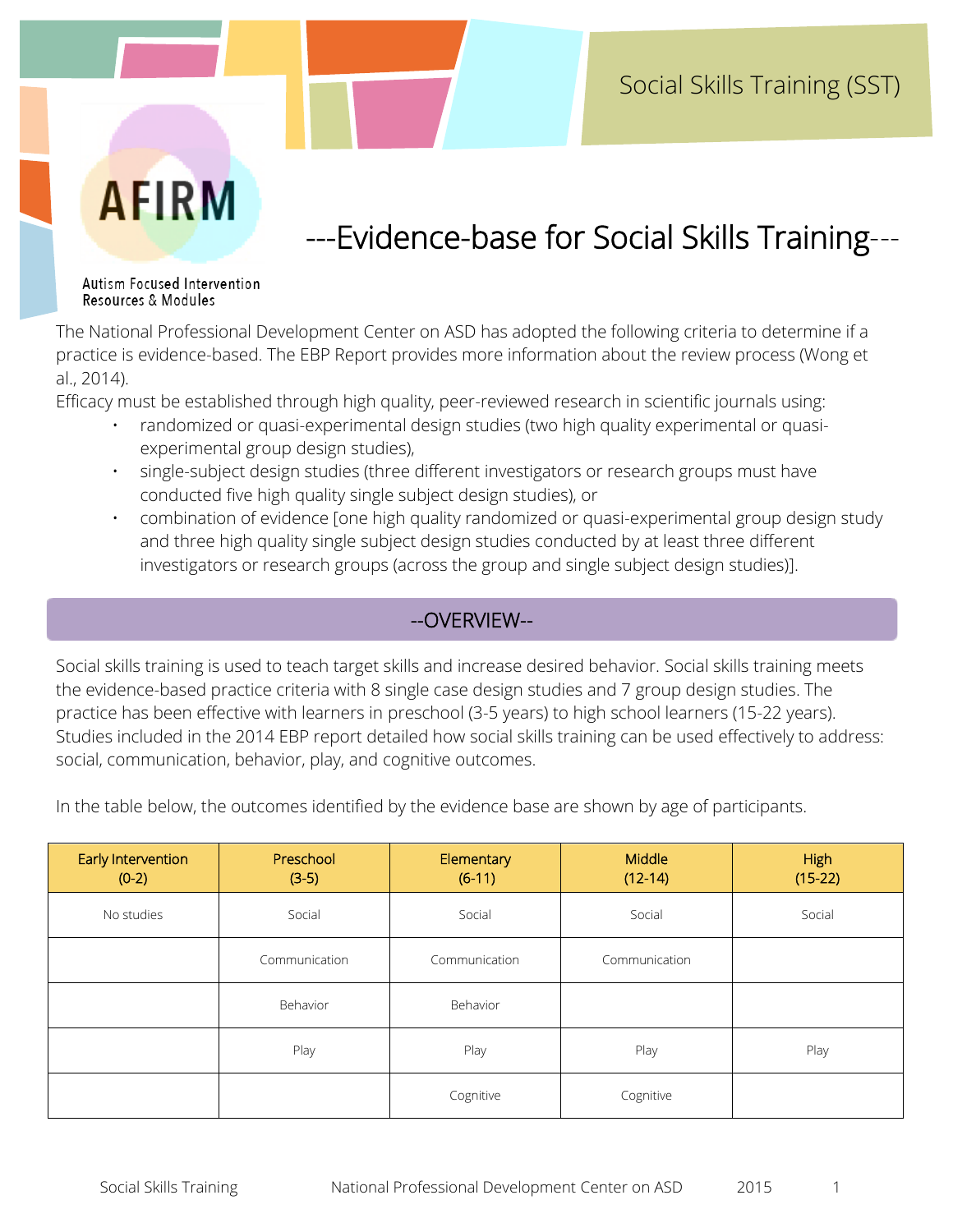#### Early intervention (0-2 years)

No studies

#### Preschool (3-5 years)

- Belchic, J. K., & Harris, S. L. (1994). The use of multiple peer exemplars to enhance the generalization of play skills to the siblings of children with autism. *Child & Family Behavior Therapy, 16*(2), 1-25. doi: 10.1300/J019v16n02\_01
- \*Chin, H. Y., & Bernard-Opitz, V. (2000). Teaching conversational skills to children with autism: Effect on the development of a theory of mind. *Journal of Autism and Developmental Disorders, 30*(6), 569-583. doi: 10.1023/A:1005639427185
- \*Gonzalez-Lopez, A., & Kamps, D. M. (1997). Social skills training to increase social interactions between children with autism and their typical peers. *Focus on autism and other developmental disabilities, 12*(1), 2-14. doi: 10.1177/108835769701200101
- \*Kroeger, K. A., Schultz, J. R., & Newsom, C. (2007). A comparison of two group-delivered social skills programs for young children with autism. *Journal of Autism and Developmental Disorders, 37*(5), 808-817. doi: 10.1007/s10803- 006-0207-x
- \*Leaf, J. B., Taubman, M., Bloomfield, S., Palos-Rafuse, L., Leaf, R., McEachin, J., & Oppenheim, M. L. (2009). Increasing social skills and pro-social behavior for three children diagnosed with autism through the use of a teaching package. *Research in Autism Spectrum Disorders, 3*(1), 275-289. doi: 10.1016/j.rasd.2008.07.003

#### Elementary (6-11 years)

- \*Chin, H. Y., & Bernard-Opitz, V. (2000). Teaching conversational skills to children with autism: Effect on the development of a theory of mind. *Journal of Autism and Developmental Disorders*, *30*(6), 569-583. doi: 10.1023/A:1005639427185
- Feng, H., Lo, Y. Y., Tsai, S., & Cartledge, G. (2008). The effects of theory-of-mind and social skill training on the social competence of a sixth-grade student with autism*. Journal of Positive Behavior Interventions, 10*(4), 228-242. doi: 10.1177/1098300708319906
- \*Gonzalez-Lopez, A., & Kamps, D. M. (1997). Social skills training to increase social interactions between children with autism and their typical peers. *Focus on autism and other developmental disabilities, 12*(1), 2-14. doi: 10.1177/108835769701200101
- Koenig, K., White, S. W., Pachler, M., Lau, M., Lewis, M., Klin, A., & Scahill, L. (2010). Promoting social skill development in children with pervasive developmental disorders: A feasibility and efficacy study. *Journal of Autism and Developmental Disorders, 40*(10), 1209-1218. doi: 10.1007/s10803-010-0979-x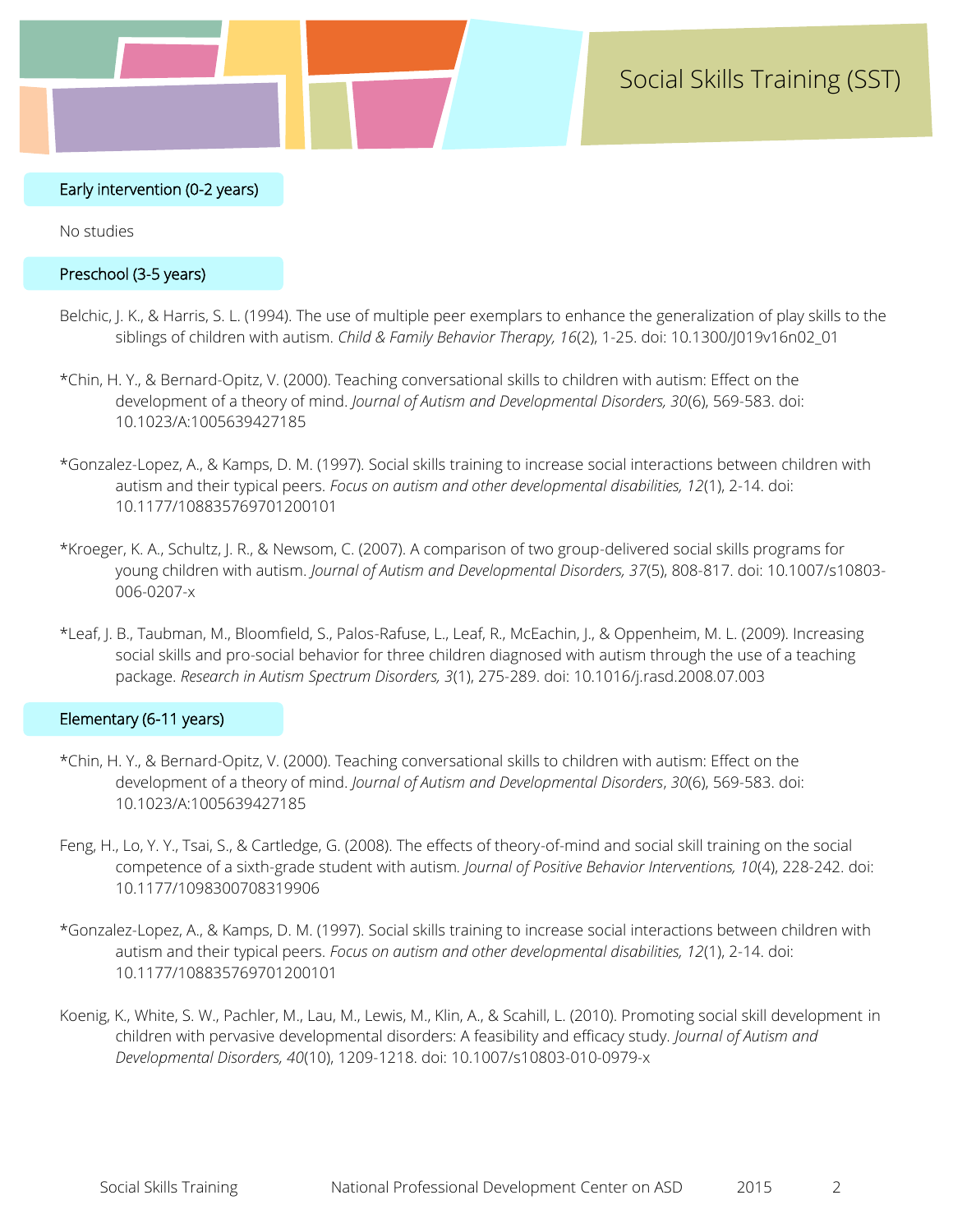

#### Elementary (6-11 years continued)

- \*Kroeger, K. A., Schultz, J. R., & Newsom, C. (2007). A comparison of two group-delivered social skills programs for young children with autism*. Journal of Autism and Developmental Disorders, 37*(5), 808-817. doi: 10.1007/s10803- 006-0207-x
- Laushey, K. M., Heflin, L. J., Shippen, M., Alberto, P. A., & Fredrick, L. (2009). Concept mastery routines to teach social skills to elementary children with high functioning autism. *Journal of Autism and Developmental Disorders, 39*(10), 1435-1448. doi: 10.1007/s10803-009-0757-9
- \*Leaf, J. B., Taubman, M., Bloomfield, S., Palos-Rafuse, L., Leaf, R., McEachin, J., & Oppenheim, M. L. (2009). Increasing social skills and pro-social behavior for three children diagnosed with autism through the use of a teaching package. *Research in Autism Spectrum Disorders, 3*(1), 275-289. doi: 10.1016/j.rasd.2008.07.003
- \*Lopata, C., Thomeer, M. L., Volker, M. A., Toomey, J. A., Nida, R. E., Lee, G. K., ... & Rodgers, J. D. (2010). RCT of a manualized social treatment for high-functioning autism spectrum disorders*. Journal of Autism and Developmental Disorders, 40*(11), 1297-1310. doi: 10.1007/s10803-010-0989-8
- Owens, G., Granader, Y., Humphrey, A., & Baron-Cohen, S. (2008). LEGO® therapy and the social use of language programme: An evaluation of two social skills interventions for children with high functioning autism and Asperger syndrome*. Journal of Autism and Developmental Disorders, 38*(10), 1944-1957. doi: 10.1007/s10803- 008-0590-6
- Ryan, C., & Charragáin, C. N. (2010). Teaching emotion recognition skills to children with autism. *Journal of Autism and Developmental Disorders, 40*(12), 1505-1511. doi: 10.1007/s10803-010-1009-8
- Yang, N. K., Schaller, J. L., Huang, T. A., Wang, M. H., & Tsai, S. F. (2003). Enhancing appropriate social behaviors for children with autism in general education classrooms: An analysis of six cases. *Education and Training in Developmental Disabilities, 38*(4), 405-416.

#### Middle (12-14 years)

- \*Laugeson, E. A., Frankel, F., Mogil, C., & Dillon, A. R. (2009). Parent-assisted social skills training to improve friendships in teens with autism spectrum disorders*. Journal of Autism and Developmental Disorders, 39*(4), 596-606. doi: 10.1007/s10803-008-0664-5
- \*Lopata, C., Thomeer, M. L., Volker, M. A., Toomey, J. A., Nida, R. E., Lee, G. K., ... & Rodgers, J. D. (2010). RCT of a manualized social treatment for high-functioning autism spectrum disorders*. Journal of Autism and Developmental Disorders, 40*(11), 1297-1310. doi: 10.1007/s10803-010-0989-8
- Ozonoff, S., & Miller, J. N. (1995). Teaching theory of mind: A new approach to social skills training for individuals with autism. *Journal of Autism and Developmental Disorders, 25*(4), 415-433. doi: 10.1007/BF02179376